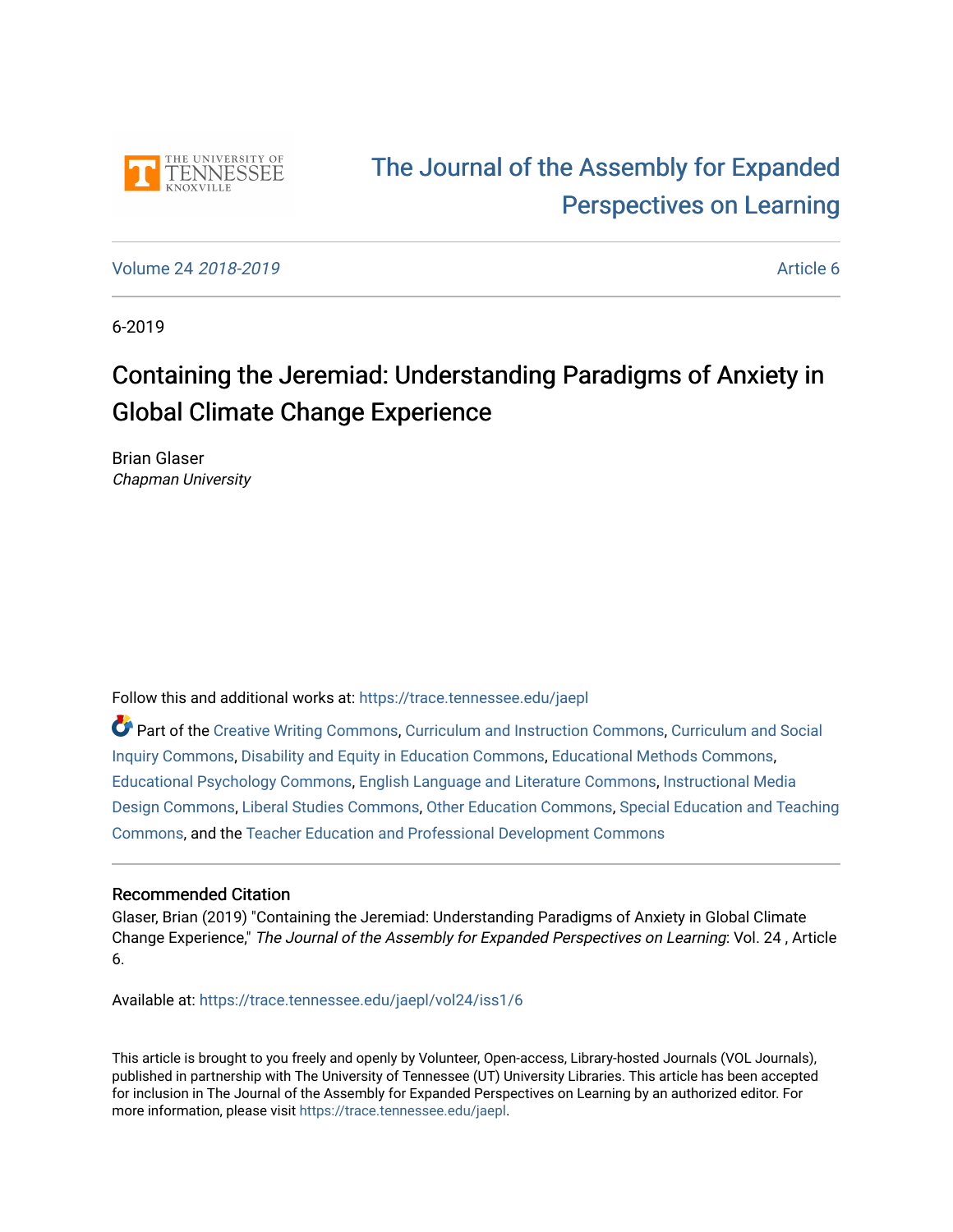## **Containing the Jeremiad: Understanding Paradigms of Anxiety in Global Climate Change Experience**

### **Brian Glaser**

**Abstract***: This essay uses Bion's concept of "containing" to read the psychological dynamics of jeremiads about global climate change, arguing that their structure reveals a strategy of communication that may be useful for more broadly raising awareness about this challenging state of the planet. More specifically, I argue that contemporary global climate change jeremiads have a structure that first elicits alarm and then moves to discuss solutions, and that this structure may be beneficial to those who are awakening to the reality of global climate change by rendering anxiety bearable and therefore open to purposive and creative response.*

As the hubbub surrounding the hacked records of climatologists known as Climategate demonstrated, in talking about global climate change, we are dealing with a particularly unstable kind of common knowledge. But the community of experts has reached a consensus. Global climate change anxiety is realistic. One measure of the rising level of such anxiety in anglophone culture is not only a fictional treatment like Michael Crichton's *State of Fear* but also Hollywood's embrace of the issue as a source for the extravagant special-effects film, *The Day After Tomorrow.* But global warming anxiety has not only had a significant impact on some existing genres of science fiction writing and film. It has also, I would suggest, generated a new genre, one in which the relationship between realistic anxiety and imaginative response has a different character than in those texts where dire scenarios are elaborated on fictive grounds. For in global warming novels, imagining the unreal is a kind of path of escape from realistic anxiety. Even a relatively realistic fictional treatment of the effects of global warming like the one found in Kim Stanley Robinson's *Science in the Capital* trilogy moves the reader to some extent out of the world that is known by science and into a virtual environment that he or she can dispel. More readerly experience of those fictive future worlds is not more experience of the world that is actually warming.

I see a new genre in the growing number of nonfiction books which direct their imaginative energies towards anxiety about the world that is known scientifically and empirically. These books, I mean in this essay to claim, offer a diverse range of variations on a core theme, or perhaps, an experience—one that we might call the climate change experience. These are books that bring considerable imaginative resources to bear on one of the central challenges facing thinking people today—how to adapt to troublesome knowledge about the physical world. These works do this in a sustained, intensive way that writing is particularly good at facilitating. By reading these books as something more than what they might be taken to be in a casual reading—that is, as books for a general audience about a scientific subject—and paying some attention to where their considerable imaginative energies are located, I think we learn a good deal about the patterns with which anglophone culture is living out and living with the anxiety that has been brought to it by new knowledge of the warming globe: which frightening reali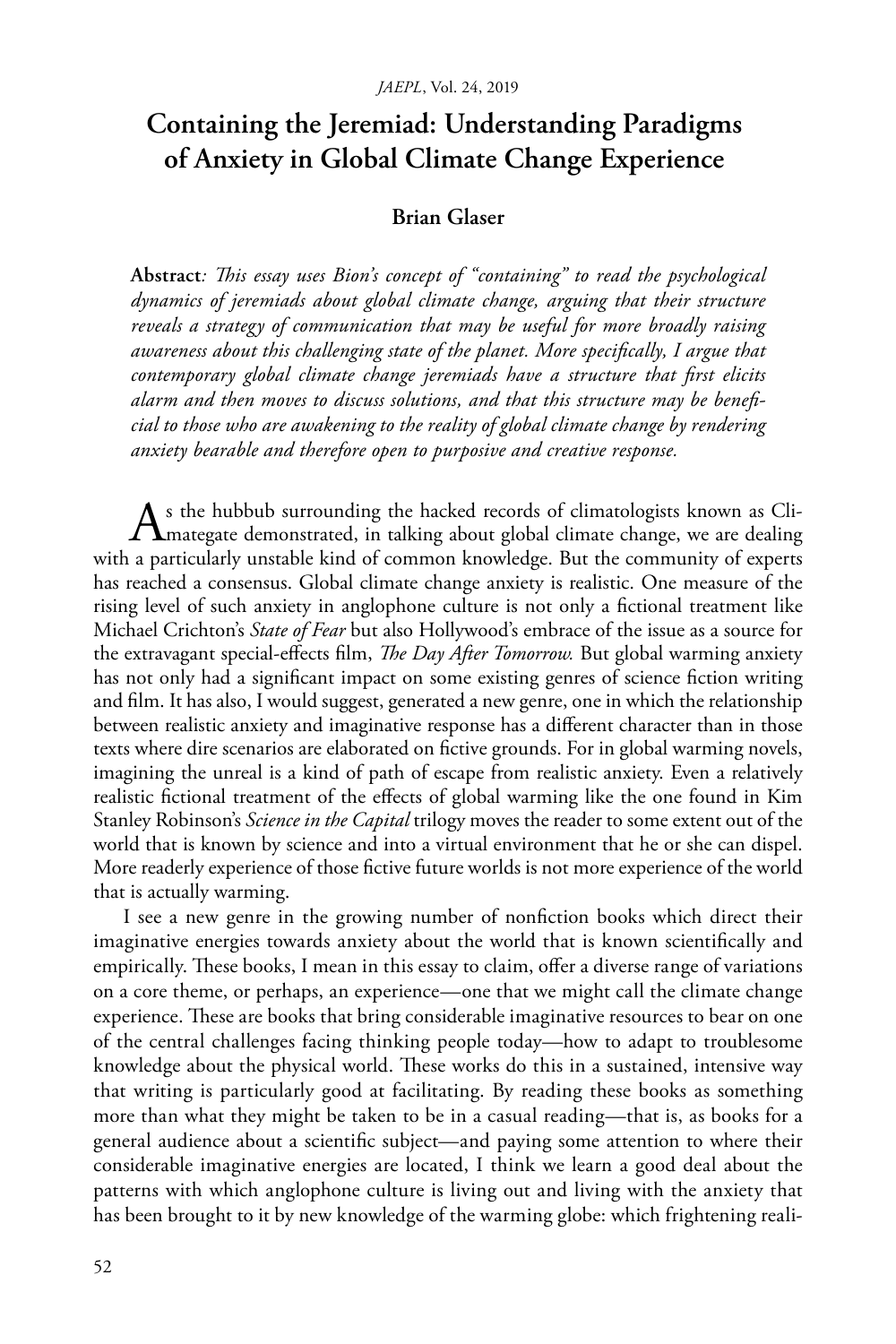ties that culture is willing to look at, how its anxiety encourages it to think about itself differently, and what it is inclined to do when that anxiety becomes too much to bear.

Methodologically, my approach brings together thinking in the psychoanalytic tradition with those from a rhetorical branch of the study of texts. Bion's concept of containing, in which a therapeutic relationship allows for the transformation of intense anxiety into a more bearable state, can help us to explain the sudden ubiquity and popularity of texts that have been described as jeremiads—morally urgent discussions of a threatening fate and then highly specific arguments about what can be done to avoid that fate. To the arguments of those who see this centuries-old genre to have new life in an age of anthropogenic climate change, I offer the insights of a psychoanalytic thinker about how these texts might work most optimally, for teachers and critics as well as for general readers.

### **Global Anxiety**

Bill McKibben was the first to sound the alarm in popular culture about global warming with his 1989 *The End of Nature*, a book that appeared in the wake of the groundbreaking and startling testimony of James Hansen about anthropogenic climate change before a congressional panel during a summer heat wave in 1988. In the two decades since, McKibben has broadened his efforts to take on imaginative projects that can probably be brought fairly well under the umbrella of the term sustainable living. As a complement to his work with 350.org, an organization mobilizing and coordinating demonstrations in support of national and international policies to lower the amount of carbon in the atmosphere to 350 parts per million, McKibben published in 2010 the manifesto *Eaarth: Making a Life on a Tough New Planet*. It is an anxious book. In it, McKibben, as Paul Greenberg noted in a *New York Times* review, "brings the reader uncomfortably close to climate change."

The book has a preface and four chapters. The preface establishes the anxious tone. Noting the melancholic mood of *The End of Nature,* McKibben draws a contrast between his point of view in writing that book and his current perspective: "that sadness has turned into a sharper-edged fear" (xii). The first chapter seeks to establish that fear as distinctive in a certain way to climate change. McKibben gives evidence from around the globe to demonstrate not merely that the average temperature is rising that is not disputed—but that there is virtually no part of the world that is unaffected by this change. On one particularly dense page, he mentions the melting of the Arctic ice cap and the Greenland glacier, acidification of the oceans, drying of the Amazon rainforest, effects of rising sea levels on island nations like those in the Maldives as well as on the accessibility of drinking water in Bangladesh, and danger to the forests of North America from the pine beetle as well as threats to the cedars of Lebanon (45). So one of the early purposes of *Eaarth* is to globalize global warming anxiety, not only to raise the issues of environmental justice that appear in the text from time to time—the disappearance of island nations is one instance, the rise in dengue fever in Bangladesh is another—but also to make clear the power and inescapability of the changes that are underway (71-3). Though, as I will discuss briefly below, McKibben makes use of a subnational paradigm at certain crucial points in the book, his approach to anxiety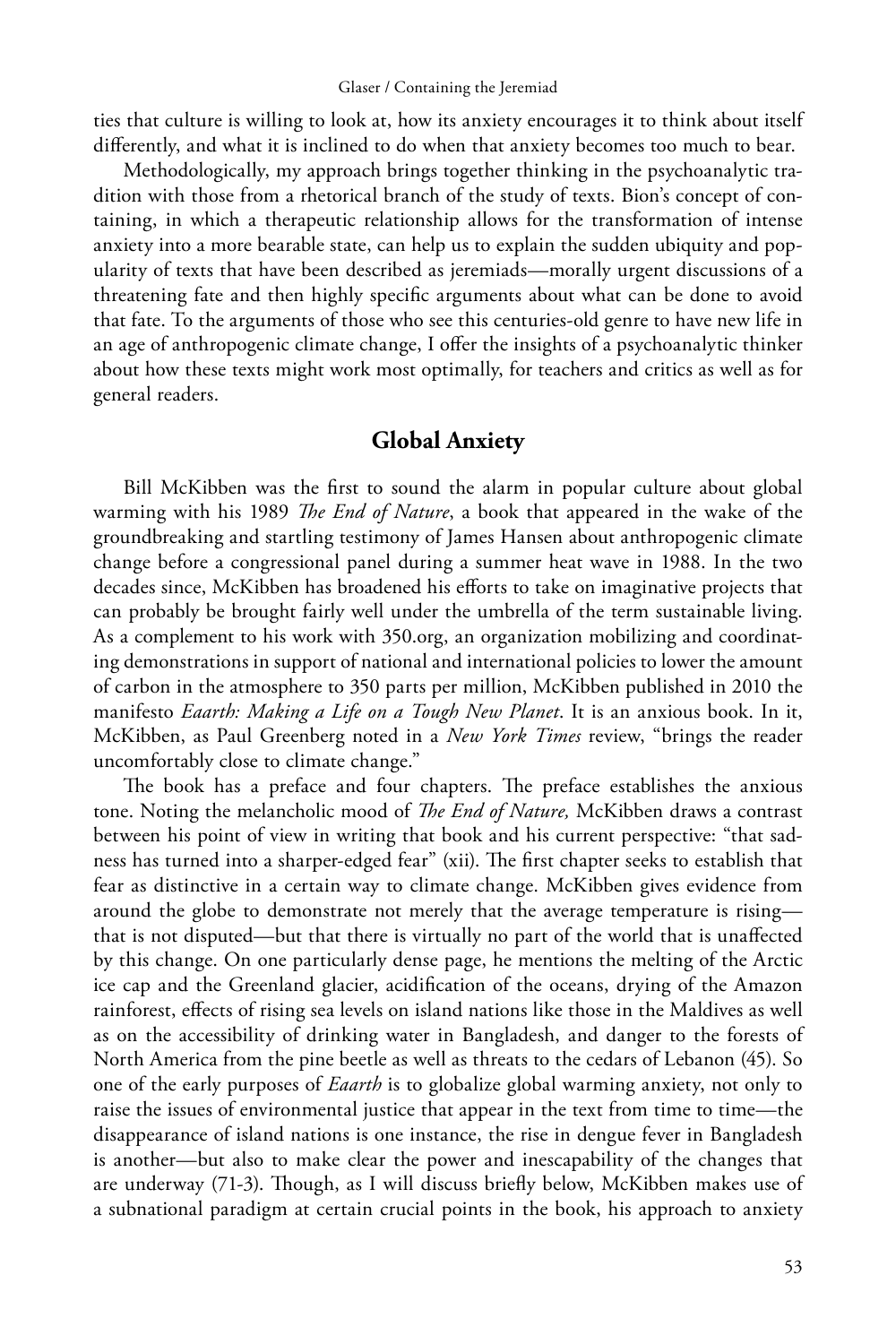about climate change is to accumulate enough instances that the reader senses in a concrete way that there is really no local counterforce adequate to this particular form of globalization.

If the book's anxiety is globalized in that way, it is also presented as the source of a smaller kind of community, one constituted by McKibben and his readers. "I know that I'm repeating myself," he says at the end of one catalogue of threatening changes. "I'm repeating myself on purpose. This is the biggest thing that's ever happened" (46). The purpose of the repetition is unstated but seems obvious—emphasis. But the emphasis has a rather textured communicative function. For his repetition conveys an emotional charge that is absent in scientific or even journalistic texts where statement of fact is the writer's job and repetition of information is more or less inappropriate. Here, rather, as at other points, McKibben both expresses and invites anxiety, offering his own ability to absorb distressing information about the consequences of climate change as a sort of path by which readers may themselves come to be able to do something inwardly with the data they've been given, to integrate it into their understanding of the world. The reader is allowed to participate in McKibben's anxious process of knowing with the implicit assurance that McKibben himself has found the anxiety it produces bearable, and that he can offer himself as a model of agency that is not paralyzed or undone by fear. In this way, a community is imagined, if not created.

And a good deal of the final two chapters of the book is a performance of purposive response to global warming anxiety. The second chapter "High Tide" continues the work of the first chapter, mostly by looking towards the future, discussing consequences of global warming that have not yet been pervasively felt—political destabilization and epidemiological issues, among others. After this continuing performance and evocation of anxiety, McKibben shifts remarkably in the last two chapters: "We've turned our sweet planet into Eaarth, which is not as nice. We're moving quickly from a world where we push nature around to a world where nature pushes back—and with far more power. But we've still got to live on that world, so we better start figuring out how" (101). In the text that follows there is both a shift in subject and a shift in mood—the threat is ominous but somewhat vague, whereas the response to that threat will be pragmatic and rather specific.

His suggestions about how to "live on that world" are in a way written around his investment in 350.org, which he mentions only at the very end of the book. Instead, he recommends in the third chapter "Backing Off," which involves thinking of the nation differently, "*The project we're now undertaking—maintenance, graceful decline, hunkering down, holding on against the storm—requires a different scale. Instead of continents and vast nations, we need to think about states, about towns, about neighborhoods, about blocks*" (124). In what is perhaps an unsurprising irony, McKibben makes this point about the importance of subnational thinking first through an extended history lesson about the conflicting views of national government held by Alexander Hamilton and Thomas Jefferson. His point is that what he calls the "National Project" is no longer relevant to the challenges facing Americans on "Eaarth," but also that there is an American tradition of thinking the subnational or the local (114). In the fourth chapter "Lightly, Carefully, Gracefully," McKibben argues for small-scale farming, non-carbon-based sources of energy, and sustainable communities linked and held together by the internet, again dis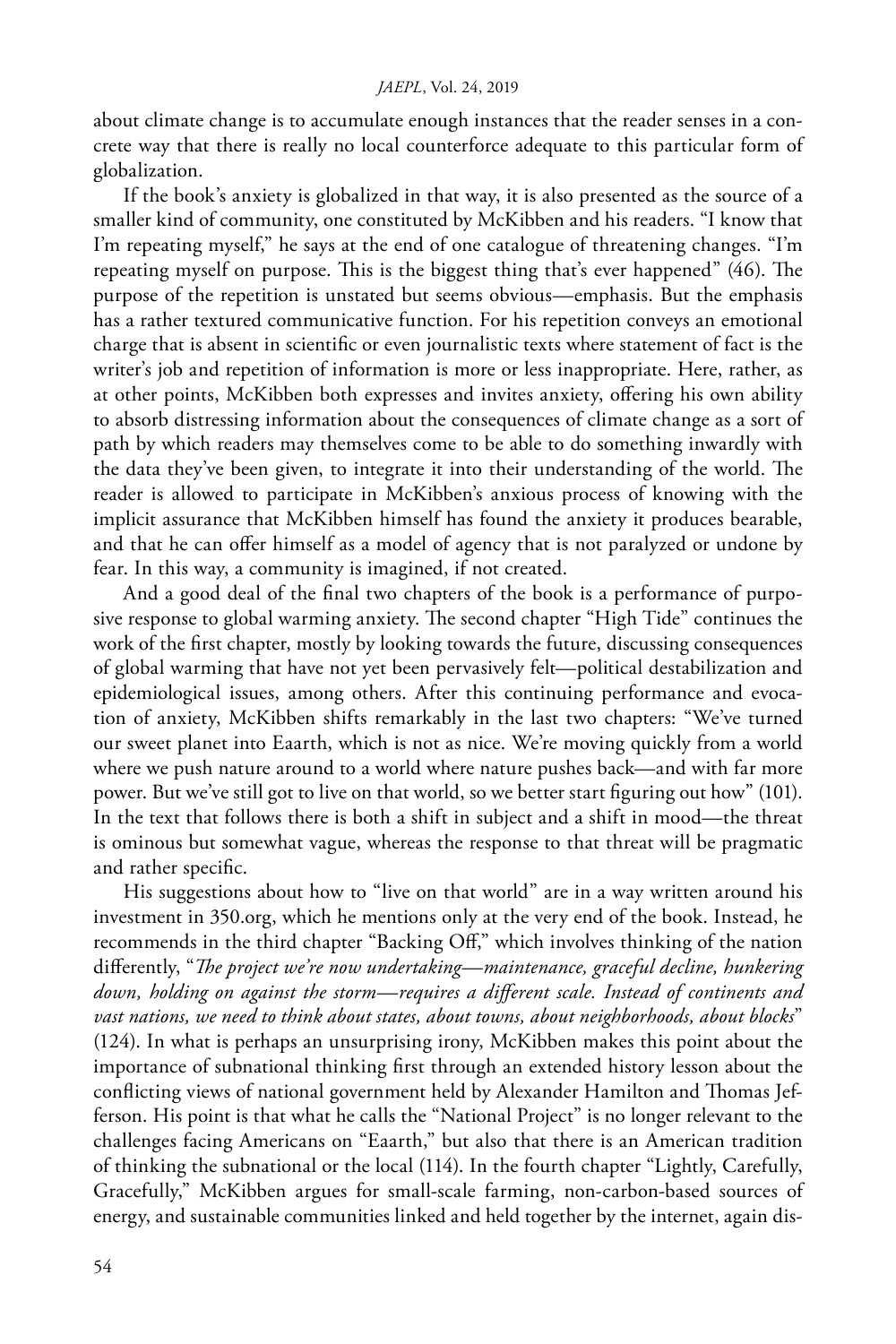cussing both what needs to be done in his view and the evidence that such a program of action is practical. In the final pages of the book he tells the story of how 350.org came to be, ending with a prophecy that knits together much of what he has said in the course of the book: "We will keep fighting, in the hope that we can limit that damage. And in the process, with many others fighting similar battles, we'll help build the architecture for the world that comes next, the dispersed and localized societies that can survive the damage we can no longer prevent" (212). The announcement of Eaarth turns out to be an announcement of the end of civilization as we know it, but it is also the catalyst for a new idea of community that can be rationally understood, realistically created, and pleasurably sustained. The book does not aim to displace global warming anxiety, but rather to evoke it and then contain it—first to make it intensely felt, and then to make it bearable through a specific and carefully thought-out plan for a whole community.

McKibben's book moves away from an acute form of global warming anxiety. McKibben does not escape from problematic knowledge to the problem of knowledge—he does not use what we might call the epistemological defense—and indeed a part of the performance of his text is to use knowledge to arouse anxiety. But his book does do the work of coping with that anxiety by its end. Dreaming of alternative futures is meant to allay a state of fear. In this respect it might be said to be avoidant of difficult knowledge in its own way, since it supplants a focus on troublesome realities with what it seems fair to call utopian visions of the future. It is possible that in its fiercely optimistic schemes *Eaarth* is in its own flight from the anxiety that is emotionally concomitant with knowledge of global warming. But there is another way to understand what the second half of the book is doing, one that tells us something different about how the culture is coming to terms with global warming, and one that helps to make perhaps better sense of the prevalence of the basic structure of *Eaarth* among recent popular global warming books.

## **Containing and the Genre**

In "Tracking the Elusive Jeremiad: The Rhetorical Character of American Environmental Discourse," John Opie and Norbert Elliot make the persuasive case that the form of the jeremiad in American literary history as analyzed by Perry Miller and Sacvan Berkovitch exerts a powerful influence on a tradition of environmental writing that extends from a seventeenth century sermon by Samuel Danforth through Al Gore's 1992 *Earth in the Balance*. In a diachronic analysis, they notice four markers of the genre: the jeremiad chides its audience for failures; it uses this chiding as a persuasive force; it aims to revitalize its community; and it provides a message of hope (10). Among the jeremiads they survey, they identify two classes—one which relies on emotional or pathetic appeals, and the other which makes use of logical, or what they call implementational, rhetoric. "If we generalize," the authors say about their conclusions at the start of the essay, "we might say that writers employing evocative strategies tend to perceive the world as wonderful in its immediacy and in need of our intuitive perception for its maintenance; writers employing implementational rhetoric tend to view the world as chaotic and in need of control" (10). Jeremiads on environmental issues are divided into those that use pathetic appeals and those that make logical ones, and this bifurca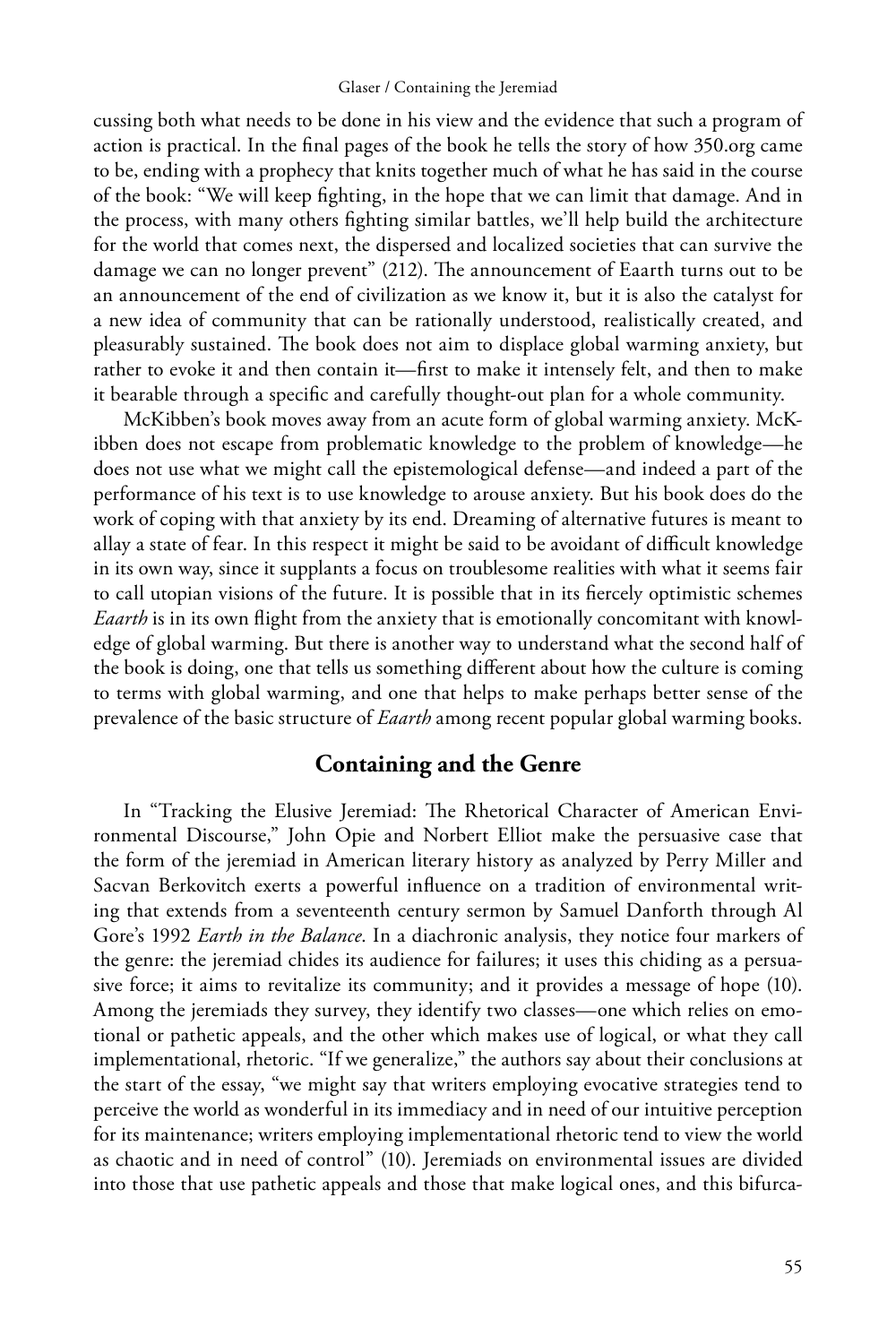tion also splits the texts along the lines of more positive and more negative or anxious attitudes, respectively.

There is reason to read McKibben's book as fitting quite neatly into the genre of the "elusive" environmental jeremiad as Opie and Elliott define it, since it does fault industrial civilization with causing climate change, and it seeks to offer something like hope in a way that will "revitalize" the community the book addresses. If it is somewhat problematic to call *Eaarth* an American jeremiad because of the global scope of its concern and the even anti-national color of its proposals, it still can be described as a jeremiad with strong links to the literary tradition that McKibben's national identity, place of residence, and historical frame of reference connect him to. Like many in its genre, it is a text that belongs to an American tradition, but that does not limit its impact on global and local levels of significance.

The greater difficulty in reading McKibben's book according to Opie and Elliot's otherwise largely appropriate schema is that their distinction between evocative and implementational subgenres would encourage one to make a limiting choice about the book at precisely the point where it very likely becomes distinctive in the development of the genre. For *Eaarth* is, as my brief analysis was intended to show, first evocative in its approach, and then implementational. McKibben invites anxiety, expresses anxiety, and then copes with anxiety. The pattern is deliberate, and it offers a specific and somewhat controlled path to take readers through the process of coming to terms emotionally with the experience of knowing the earth. It is, as I try to demonstrate below with a look at a number of other works in the genre, the pattern of the climate change experience.

Before I get to those works, and then to some reflections on the genre's role in the larger cultural project of knowing the environment, I want to introduce an idea that will be useful in understanding the therapeutic purpose of a jeremiad like McKibben's. The psychotherapist and theorist W. R. Bion employed the term "containing" to describe a dynamic process between two minds, a process by which what is initially an unbearable state of emotion for one of them gradually becomes tolerable because of the way that it is experienced and reflected on by the other. In a recent book that attempts to sort through how well Bion's term can be integrated into the field of psychology some fifty years after its coinage, Duncan Cartwright defines a contemporary understanding of therapeutic containing this way:

> It is a state of mind that attempts to apprehend experience that is felt at the edges of consciousness but cannot yet be understood, fully experienced, or held in mind. In this way Bion's view of analytical containment concerns a process of transformation whereby previously unbearable states of mind that prevent thinking and development are made more bearable and thinkable. As Bion put it, the containing process works on parts of the individual (or the analytic couple) that "feel the pain but will not suffer it and so cannot be said to discover it." (25-26)

Experiencing the way another can bear a state of mind that one finds intolerable oneself can empower one to "discover" the reality of that affect or emotional state, and so to integrate it into one's mental world and bring rational and conceptual faculties to bear on it.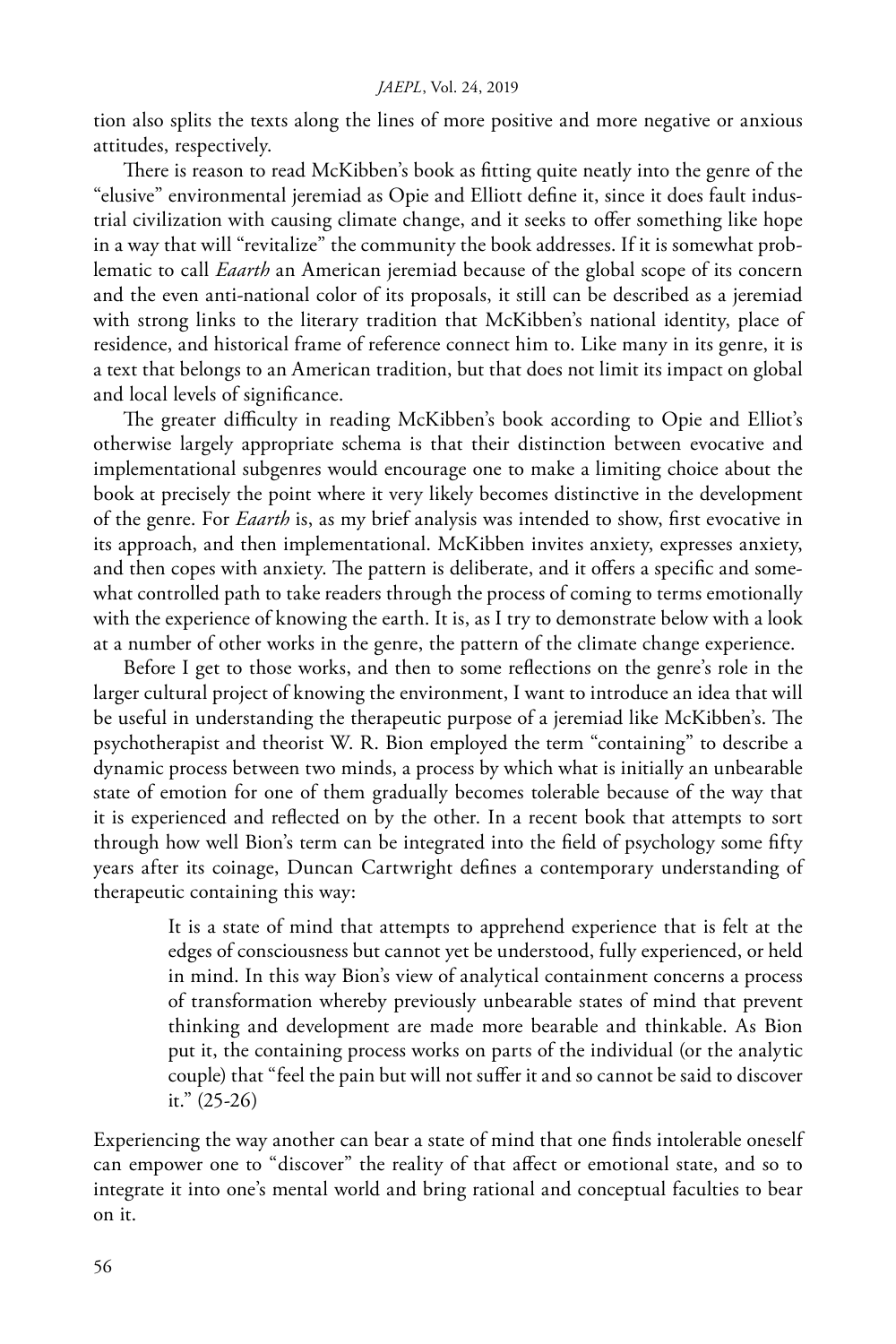#### Glaser / Containing the Jeremiad

That is what containing is. How does it work? As Cartwright notes, Bion explains the process through an analogy with what an infant experiences while nursing. In the course of that form of connectedness, Bion argues, the infant's own internal life is significantly impacted by what he calls the reverie of the mothering figure. The impression of balance and evenness created by this dreamlike state helps that figure to render manageable anxieties experienced by the infant. "Maternal reverie" returns initially intolerable anxieties that are projected by the infant in a form that is not debilitating: "Normal development follows if the relationship between the infant and breast permits the infant to project a feeling, say, that it is dying, into the mother and to reintroject it after its sojourn in the breast has made it tolerable to the infant psyche" (Bion, "A Theory" 309). In a word that one finds in a number of discussions of Bion's term, containing "detoxifies" anxiety by giving one the vicarious experience of being undisturbed by it. In another passage Cartwright draws attention to, Bion discusses his conclusions about a particular relationship this way: "An understanding mother"—the analogy with the therapist is implicit—"is able to experience the feeling of dread that this baby was striving to deal with by projective identification, and yet retain a balanced outlook" (Bion, "Attacks" 313). So the process of containing anxiety works through a projective identification, in which one mind locates its own unbearable anxiety in another with whom it identifies, and then is able to experience and cope with its own anxiety more fully by watching how that figure manages to function under the burden of its fear.

I think that approaching a work like *Eaarth* with the concept of containing as a resource for understanding can give us a sense of what the genre aims to do that is significantly more specific than Opie and Elliott's description. The climate change experience is not created by an address that first chastises and then inspires, evoking fear and then evoking hope, as the jeremiad is said to do. It is an attempt to make anxiety-producing knowledge fully affectively assimilated and, consequently, fully known. Fear is not, as Berkovitch would have it, the means to an end of producing a spirit of consensus. Coping with fear is, rather, a significant part of the work of knowing. The hope offered at the end of the text is in the service of enabling the reader to grapple and come to terms with a distressing but not overwhelming reality.<sup>1</sup>

If such a focus on how the text orchestrates an experience of anxiety is strongly interpretive, it is also less suspicious than the alternative way of reading the jeremiad criti-

<sup>1.</sup> At this point it is important to note that the infant's fear of death and the reader's fear of climate change catastrophe are different in at least one important way—the infant's fear is unrealistic while the threat of climate change is wholly realistic. This raises the question of whether containing is an appropriate strategy for addressing climate change, and whether it is not better to panic altogether than to have one's anxiety rendered bearable by the containing function of a text. On this point I would say only that I side with the tropism of psychoanalytic thought to insist that it is in general maladaptive to be overwhelmed. And yet it is also important to note that while I am prepared to defend my method against this challenge, and to decide in favor of containing as a paradigm for responding to anxiety, for the culture at large no such decision for or against has to be made—those who can turn panic into adaptive responses can do so without the influence of the containing jeremiad, which is all to the good.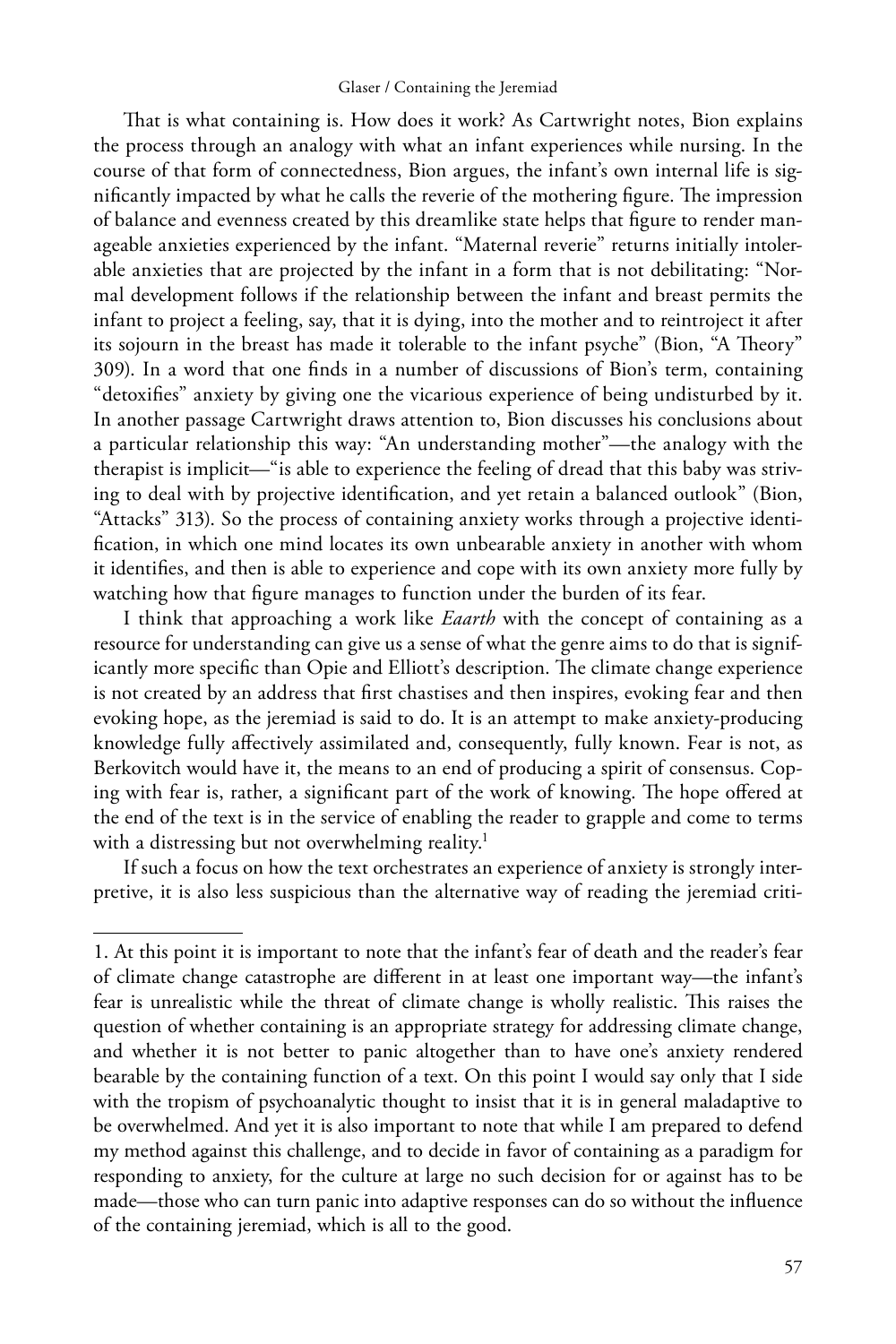cally. *Eaarth* does not marginalize or exclude dissent to invite and create a community, as Berkovitch claims about the genre. Rather, by first eliciting anxiety, and then inviting a kind of identification with the author's own expression of anxiety, and ultimately performing a balanced, poised response to that anxiety, *Eaarth*—and other books in its genre—allow readers to feel fear about global warming in a way that allows them to "discover," in Bion's words, the measure of its reality. The paradox is plain but remarkable: it is not the data or the drama but the reverie—the purposive dreaming about alternative futures—that functions to make global climate change an emotional reality for many readers.

## **Other Stars of the Genre**

A number of books published within a few years of McKibben's have a similar structure. "Some may quibble about the timing," writes the environmental activist and educator David W. Orr in his 2009 treatise, *Down to the Wire,* "but it is clear we are headed toward a global disaster that has the potential to destroy civilization" (21). Orr, who rose to prominence among environmental writers in the early 1990s with a text championing the ideal of environmental literacy, makes quite clear nearly twenty years later in *Down to the Wire* that that form of knowledge is becoming increasingly frightful: "Climate change, like the threat of nuclear annihilation, puts all that humanity has struggled to achieve—our cultures, art, music, literatures, cities, institutions, customs, religions, and histories, as well as our posterity—at risk" (4).

Like McKibben, Orr seeks to both arouse and express anxiety. When he aims to create anxiety, as in the passage above, his focus is broad and often global. The expressions of anxiety, by contrast, work on an individual scale, as when he discusses in a postscript the source of his commitment to the cause of disseminating environmental knowledge. In the summer of 1980, Orr narrates, he was working on a farm in Arkansas with his brother. Temperatures hit record highs, climbing to well over 100 degrees. Nearly a decade before there was a widespread popular concern about global warming, he was left with a sense of apprehension about climate grounded in his body and its memories:

> After the summer of 1980, climate change was important to me, not because I'd thought a great deal about it in an air-conditioned office but because I had first felt it viscerally and somatically. My interest did not begin with any abstract intellectual process or deep thinking but rather with the felt experience of the thing, or what the thing will be like. That summer is recorded both mentally and bodily in memories of extreme heat with no respite. (218)

Orr's global warming anxiety is rooted in embodied experience, and his knowledge of "what the thing will be like" is a part of him at a level that is situated perhaps even more deeply than his capacity for reflection, thought, and judgment.

Something remarkable about this book, then, is that despite the intensity of its anxiety and the spirit of realism in its assessment of the threat, Orr insists on offering, what he calls in one chapter, "Hope at the End of Our Tether" (189). The particular emphasis of Orr's reverie is governance and leadership. He offers a model, based in heroic American leadership of the past—including a lengthy appreciation of Abraham Lincoln—for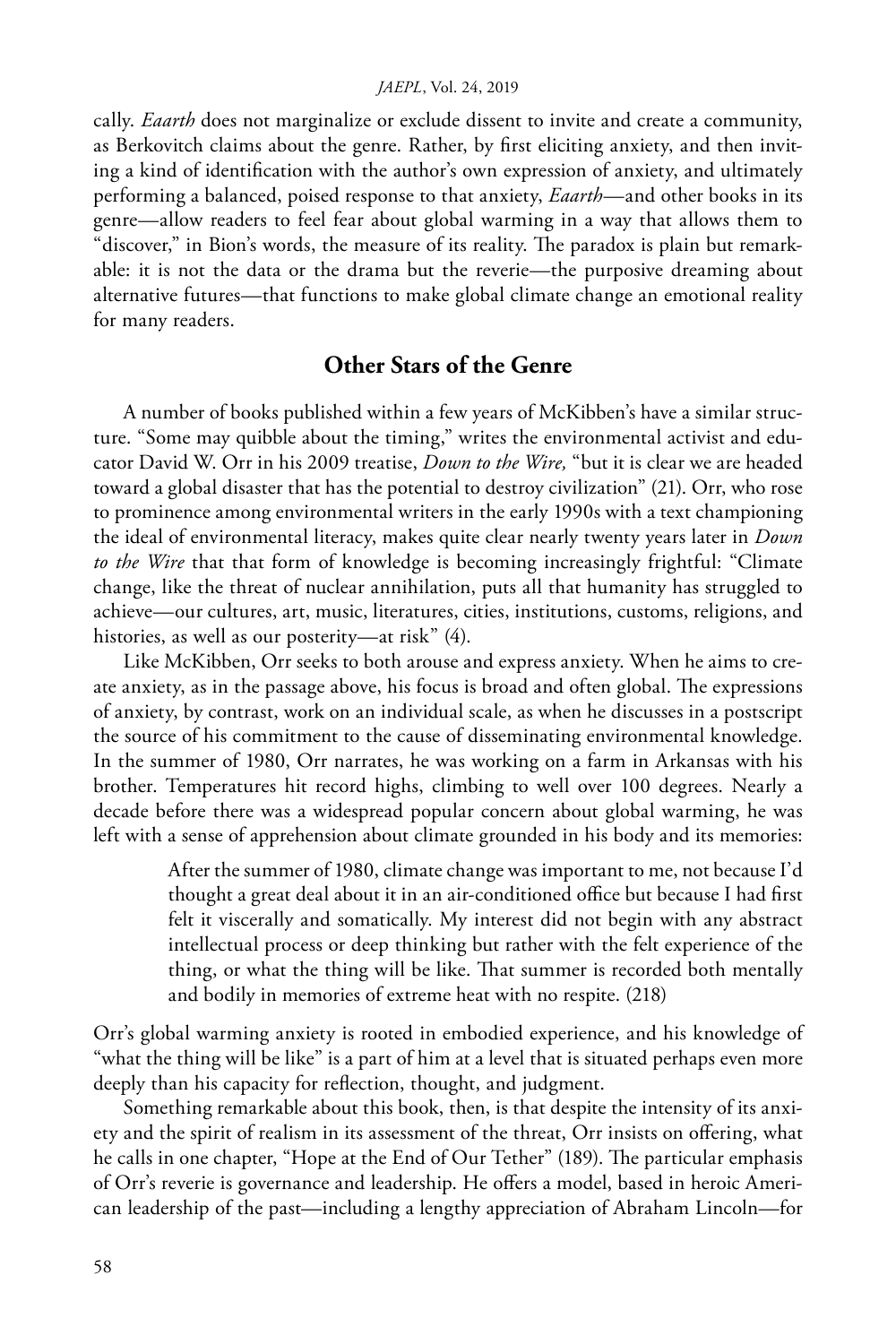how forward-thinking legislators, politicians, and judges can stand at the head of a crusade to slow emissions of carbon dioxide and other greenhouse gasses. This is the basis for what Orr calls "hope of the millennial kind" (9). His plan has at its center both an immediate reduction in carbon emissions—he says less than many other authors about how this should be accomplished—and, just as crucially, a series of proposals for engaging communities of experts in the political and legislative processes. Power to make policy will devolve to those who understand the issue best. Orr appreciates, and even celebrates, the radical dimension of this vision: "Our situation calls for the transformation of governance and politics in ways that are somewhat comparable to that in U.S. history between the years of 1776 and 1800" (205). McKibben and Orr both draw on American history to demonstrate the plausibility of their grand plans. But where McKibben had proposed downscaling what he called the "National Project," Orr proposes reinventing it in a way that strengthens it and heightens its importance. Both follow their evocations of anxiety with sustained dreaming.

Another recent global warming book that is structured in a similar way is James Lovelock's *The Revenge of Gaia.* Lovelock calls the earth Gaia with the purpose of making a controversial—even eccentric— argument that there is a symbiotic relationship between the physical environment of the planet and the forms of life it sustains. The one modifies the other in support of the conservation of existing forms of life. Usually, in Lovelock's analysis, this mutual adaptation is brought about through modification of the chemical makeup of the atmosphere. This, he argues, has been the state of the planet since long before homo sapiens, and the Gaia principle will, he implies, outlast the species. But anthropogenic climate change complicates this picture—hence the title of Lovelock's book. The revenge of Gaia will be its refusal, as it were, to sustain many of the forms of life currently found on the planet:

> We suspect the existence of a threshold, set by the temperature or the level of carbon dioxide in the air; once this is passed nothing the nations of the world do will alter the outcome and the Earth will move irreversibly to a new hot state. We are now approaching one of these tipping points, and our future is like that of the passengers on a small pleasure boat sailing quietly above the Niagara Falls, not knowing that the engines are about to fail. (6)

Lovelock predicts a temperature rise that experts locate on the higher end of the spectrum of possibilities. He is less inclined than either Orr or McKibben to perform his own anxiety about this threat, but the ominous tone of the Niagara metaphor is present in a muted in way in a number of clear statements of his apprehension about what might be in store for a clearly warming planet: "Nothing in science is certain, but Gaia theory is now robustly supported by evidence from the Earth and it suggests that we have little time left if we are to avoid the unpleasant changes it forecasts" (65). Oscillating between doom and apprehension, Lovelock generates the impression that his spells of uncertainty are more defensive than genuine, that the revenge of Gaia will be realized either sooner or later, as his sailing metaphor suggests.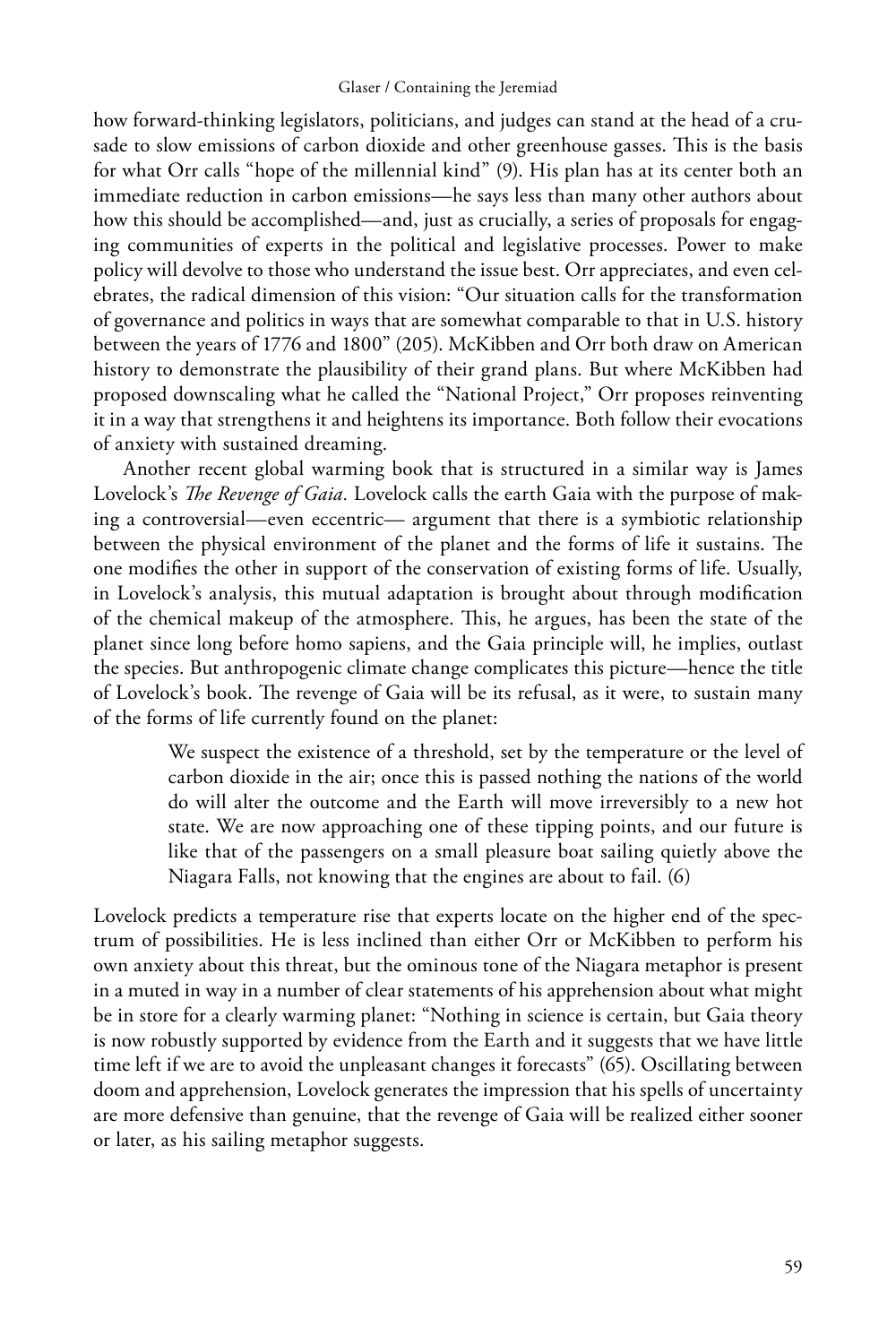Like Orr and McKibben, however, Lovelock has a plan. Indeed he has two plans.<sup>2</sup> The main one is a hard sell for the importance of developing nuclear sources of energy. In "Sources of Energy," he discusses wind, solar, wave and tidal energy, hydro-electricity and bio fuels only long enough to argue that renewable sources are not viable responses to the need and demand for power. This leaves him with the alternatives of fossil fuels and nuclear energy, and he enthusiastically embraces the nuclear option, spending the rest of the chapter dismissing concerns about safety, even arguing against claims that the Chernobyl disaster should be taken as a caution against nuclear power. He makes no grand claims about how quickly the nuclear revolution might be realized, and he acknowledges the significant cost of that form of generation. But the longish interlude of dreaming about solutions in the book does counter the anxious projections that make up most of the rest of it.

The same pattern can be found in Thomas Friedman's extended screed, *Hot, Flat, and Crowded: Why We Need a Green Revolution—and How It Can Renew America.* (My discussion is of the edition extensively revised to incorporate reflections on the credit crisis and recession.) Much of the work of the first half of Friedman's book is to draw connections between population growth, the global rise of a middle class with attendant consumption patterns, and global climate change. Where any one of them is framed as a threat to the stability of the planet, the other two are often presented as exacerbating factors. So passages like this one, in which Friedman's alarm is clearly evident, in a sense have their anxiety-quotient amplified by the context of his larger argument:

> How bad could things get? . . . Since we can't stop  $\mathrm{CO}_2$  emissions cold, if they continue to grow at just the mid-range projections, "the cumulative warming by 2100 will be between 3 and 5 degrees Celsius over preindustrial conditions," says the Sigma Xi report [a report commissioned by the U.N.], which could trigger sea level rises, droughts, and floods of a biblical scale that will affect the livability of a range of human settlements. And these are just the mid-range projections. Many climatologists think things will get much hotter. (81)

Quoting Sigma Xi, Friedman claims that the goal of the global community in combating climate change should be to "avoid the unmanageable and manage the unavoidable" (81).

These are the basic data which Friedman connects to the phenomena of increasing global prosperity and population growth to give his meditations a sense of greater urgency. Unlike McKibben, who intensifies the anxiety of his book by listing and even imagining catastrophes in detail, Friedman's anxiety is sustained and deepened by an exploration of the logistics by which the planet becomes warmer:

> if we, as Americans, do not redefine what an American middle-class lifestyle is—and invent the tools and spread the know-how that enable another two or

<sup>2.</sup> Lovelock's more desperate plan, laid out in the final chapter of the book, is to compile a text that will serve as a kind of guidebook to Gaia for future human beings, once Gaia's revenge is complete: "What we need is a book of knowledge written so well as to constitute literature in its own right. Something for anyone interested in the state of the Earth and of us—a manual for living well and for survival" (157).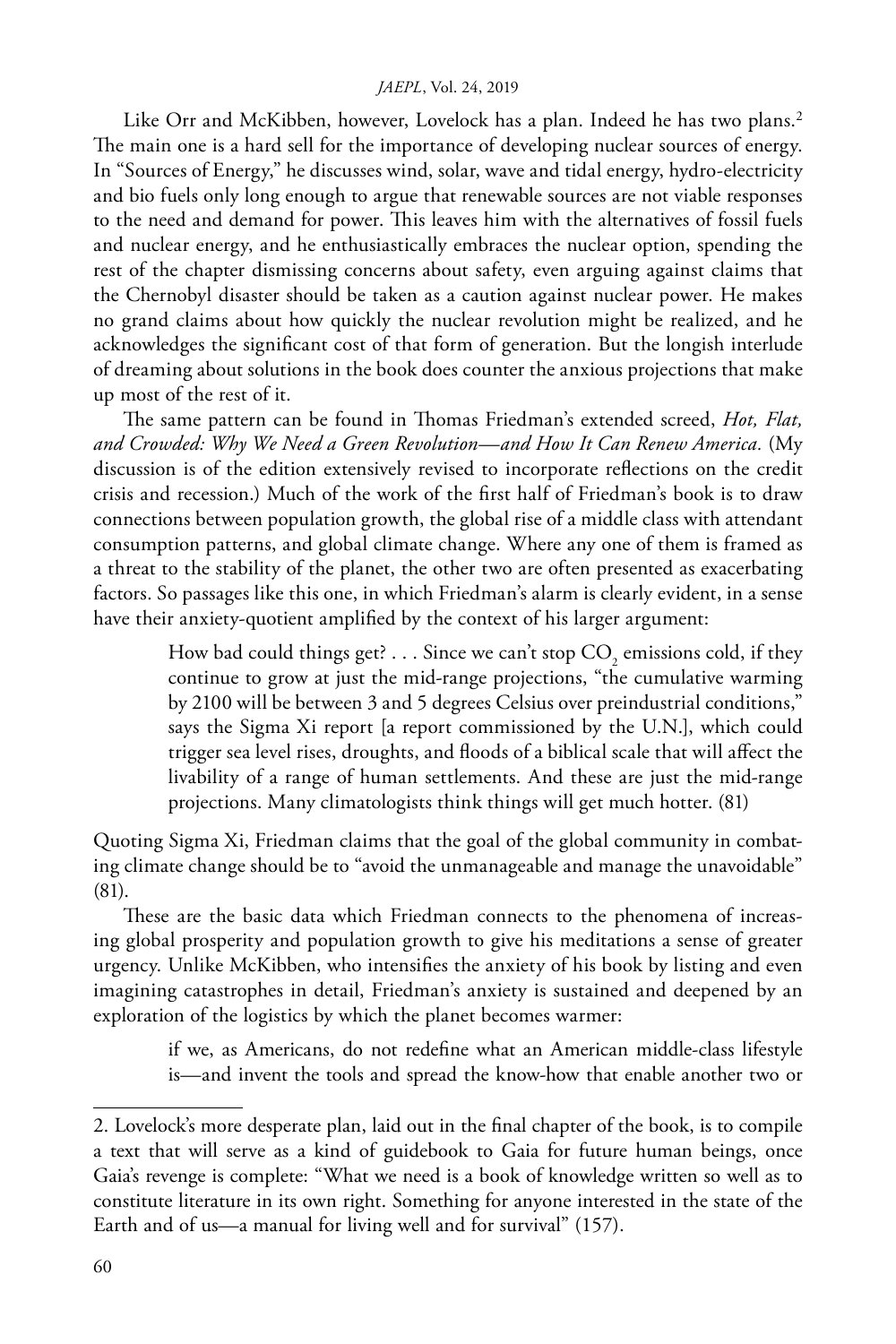three billion people to enjoy it in a more sustainable fashion—we will need to colonize three more planets. . . . Cities all over the world have caught America's affluenza—surely one of the most infectious diseases ever known to man. (87-88)

The focus on America in this passage, and the book's subtitle, can be misleading— Friedman's net of apprehension is cast widely, and it brings in diverse phenomena like energy poverty in non-industrialized countries and what he calls "petrodictatorship." His recurrent preoccupation is about the globe, and his overriding fear is named in the lead word of his title: it is getting dangerously hot.

Like Orr and McKibben in their different ways, however, Friedman initially turns in his reverie to a fantasy of the nation. "Green Is the New Red, White, and Blue" reads one chapter heading. Friedman makes many recommendations, including, repeatedly, that the U.S. government send what he calls a price signal to make the cost of carbonbased fuels register some of the damage and risk that they entail, and that Americans shift to the use of appliances that are able to regulate when and how much they draw from the power grid. In one uninhibited rhapsody, Friedman imagines cars as energy storage units to be used for non-peak power, free home energy audits which result in rebates from energy companies, computers that draw nearly no power and net-zero school buildings. These are, he reports, not only realistic ideas but experimentally tested ones (283).

As this passage suggests, the second half of the book won't and can't really be contained by a national frame. In his discussion of the REDD proposal—Reduced Emissions from Deforestation and Forest Degradation, a program by which "developed countries would pay poor developing countries to keep their forests intact"—Friedman identifies a plan with international applicability (369). Similarly, in his provocative final chapter "China For a Day (But Not For Two)," Friedman's suggestion that America emulate the ability of China to implement centralized controls on the economy clearly has relevance to other developed nations. Specific and wide-ranging, Friedman's plan for a "green revolution" carries as much energy into hopeful visions of the global future as was present in the dire warnings of the first half of the book.

Another example of work arguably in the vein of the jeremiad is Philippe Squarzoni's *Climate Changed*. It is a graphic novel that narrates the author's search for a deeper understanding of the problem of global climate change and his interviews with many experts to think through both the source of the crisis and possible solutions. Like the other books described here, Squarzoni's account moves from problem to a kind of hopeful reverie. But because it is a graphic novel, it has recourse to two communicative strategies not found in the other books. One is that the concern of the experts interviewed comes across not only through their words but through their facial expressions and bodily posture. This helps to both intensify the sense of crisis and to magnify the urgency with which solutions are proposed. A second resource is humor—because of the contextualizing visual information, Squarzoni can create sometimes humorous tensions between what is said and what is seen. This is another kind of containing, I would argue—a sense of distance and poise in humor that detoxifies some of the anxiety that many of the figures in his book clearly feel.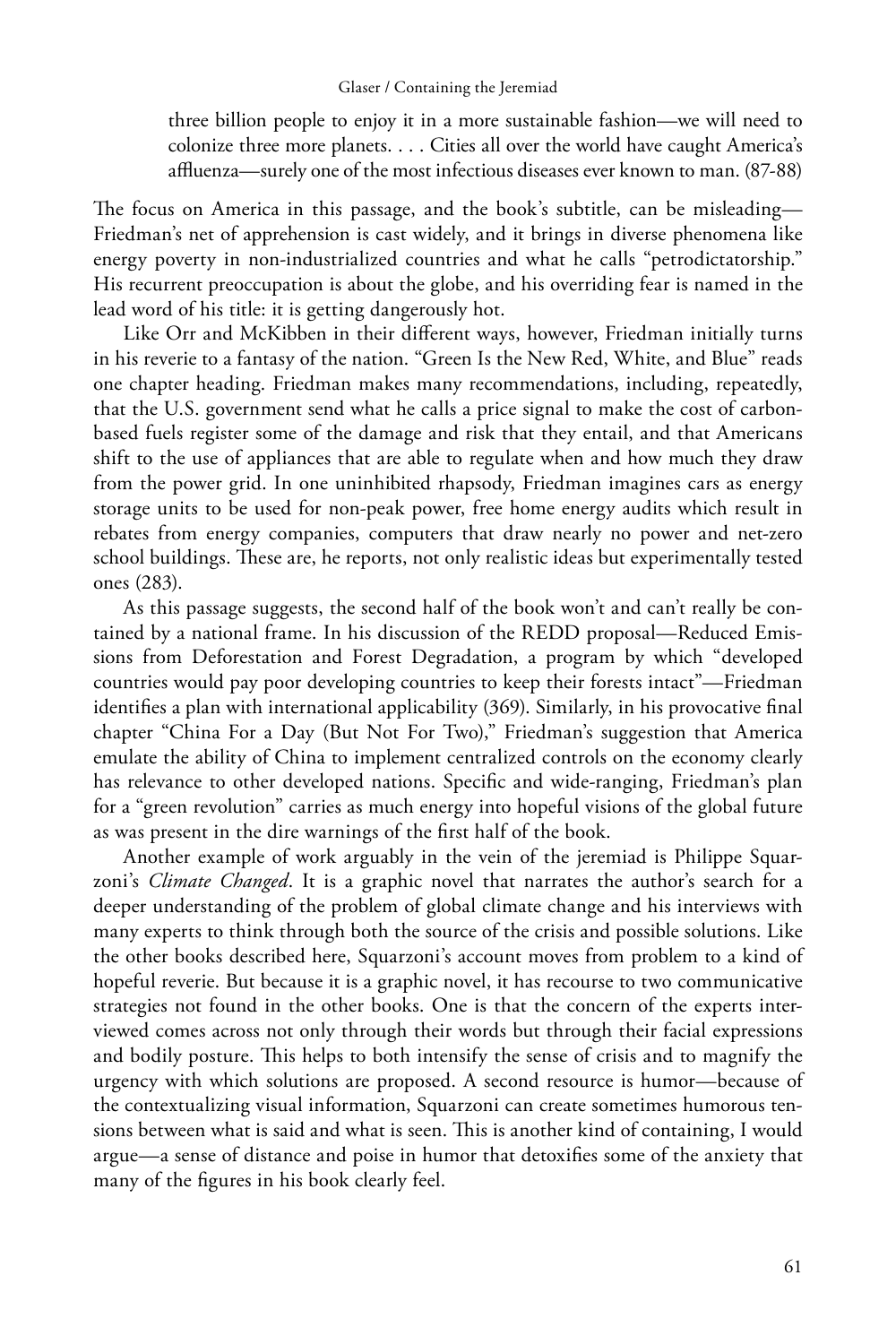Not all recent books about global warming for a popular audience are written according to this structure. Fred Pearce's *With Speed and Violence,* a 2007 book about mechanisms by which climate change could lead to drastic, irreversible shifts in environmental conditions for much of the globe, and the 2007 *Field Notes From a Catastrophe*, by Elizabeth Kolbert, a series of essays about how global warming is having an impact on a wide variety of scientific fields, both lay out their ominous warnings without any effort to offer hope or a plan for escape.<sup>3</sup> But books like these in a way make the twopart structure of books like *Eaarth, Down to the Wire, The Revenge of Gaia* and *Hot, Flat, and Crowded* more remarkable. For why, given the urgency of the problem these books address, should a plea for recognizing it be coupled with a far-fetched plan for redressing it? To emphasize that these books are written in the tradition of the jeremiad would beg the question: what makes that genre so appealing for the popularizers of climate change?

## **The Value of Containing**

In a skeptical review in *Reason* charging that McKibben's *Eaarth* gleefully imagines "we'll have to return to living in villages and farms, becoming 21st-century peasants," Ronald Bailey reads the book as conforming to "the time-honored structure of environmentalist tracts, opening with a quick rehearsal of the science that allegedly seals our terrible fate, followed by a much longer disquisition outlining the author's elaborate plan for salvation" (58). In Bailey's view of the relevance of the form of the jeremiad to McKibben's text, the commonality signals the author's reliance on a formula to appeal to the expectations of an environmentalist base. This may be so. According to "Climate Change in the American Mind," a report released in June 2010 by the Yale Project on Climate Change Communication and the Center for Climate Change Communication at George Mason University, 12% of Americans are "very worried" about global warming (3). Clearly this is a rather large niche as markets go. The jeremiad form may indeed make a convenient match with the reading appetites of this anxious audience.

But if we think of a book like *Eaarth* as designed to have a therapeutic benefit for those who are engaged in the emotionally demanding process of assimilating knowledge of global climate change, its "time-honored structure" seems to be not so much tailored to the expectations of a sympathetic readership as it is designed to help a much larger audience move out of a state of denial. According to "Climate Change in the American Mind," 45% of Americans agree with the statement "There is a lot of disagreement

<sup>3.</sup> This may be a good place to address the omission in my review of climate change jeremiads of one of the most well-known books on the subject of climate change, Naomi Klein's *This Changes Everything.* One could certainly make the argument that her text carries out the process of containing that I have described. But my impression of the book is that it doesn't really shift from problem to solution so much as it broadens from a discussion of climate change into a much more far-reaching discussion of the problems of capitalism. It replaces, I would say, one problem with another, a problem even more intractable than climate change. So I could not in good faith argue that this book has the containing function of the others I have discussed. This choice clearly reveals at least some of my values and priorities, and—if it is not grandiose to say so—I hope it might invite a critical discussion on the question of anti-capitalist climate change rhetorics.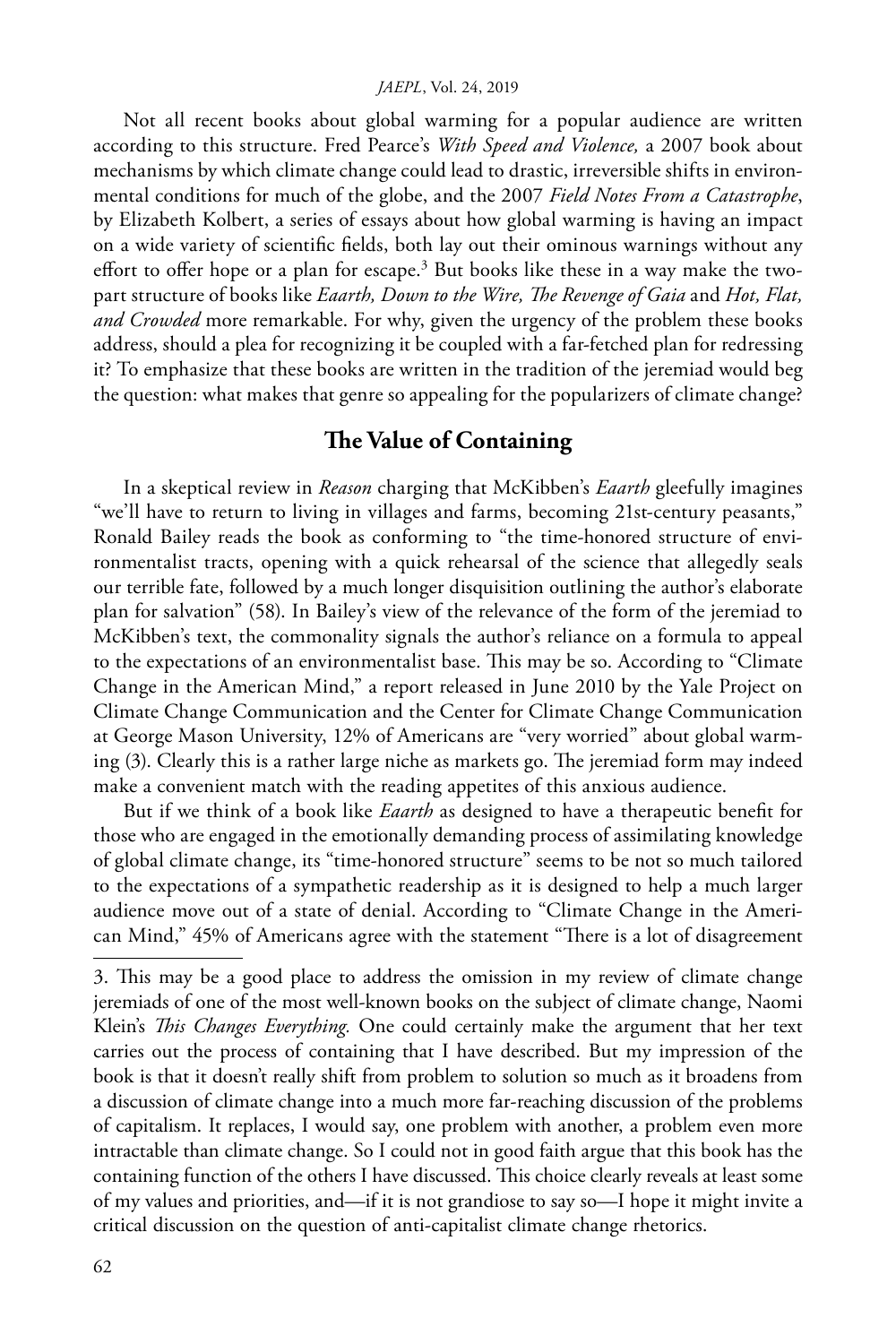among scientists about whether or not global warming is happening" (3). This is a significantly larger number than those who know that most scientists are in agreement. Faced with anxiety-inducing knowledge about climate change, Americans are using some version of denial and unrealistic thinking en masse.

A few ecocritical thinkers have sought to redress this by turning their attention to the psychological challenges that accompany the experience of knowing that the world is warming. Frederick Buell's chapter on environmental degradation in *From Apocalypse to Way of Life* draws a distinction between what he calls a "many-stranded nature tradition" that "keeps people valuing, defending, experiencing, and scientifically investigating ecosystems and biota that, however degraded, still are the necessary and only planetary kin and companions human beings have," on the one hand, and, on the other a "focus on second nature" that "instructs people not just about ecological decline, but also the social deformation, human conflict, and injustice that are integral parts of environmental crisis" (110). Buell claims that it is the first of these that "leans toward . . . psychological solutions" in its contributions to the project of coping with or minimizing anthropogenic environmental degradation, of which global warming is a part (110). Buell is not specific about what the "psychological" dimensions of these solutions are—one thinks of the celebrated work of E. O. Wilson to raise awareness about human impacts on global biodiversity as an example. Wilson's "biophilia hypothesis," the claim that humans have an inborn affinity for living beings, offers theoretical grounds for both the pleasure and the ethical value of nature writing.

But as McKibben's *The End of Nature* suggested twenty years ago, the issue of climate change makes any turn to nature less simple than an opposition between first and second nature would have one believe. Buell's schema of a restorative world of nature set against a conflicted world of "social deformation" and "injustice" locates the psychological resources for coping with environmental degradation in a genre of cultural production that is characterized by defensive exclusions, if not nostalgia. This claim has limits—recent literature of global warming has in places been written from an elegiac perspective within the nature writing tradition, as for instance Robert Hass's "State of the Planet" and Jorie Graham's *Sea Change*. But to locate the psychological resources available to the culture for coming to terms with global warming mainly in nature writing significantly underestimates the range of genres in which this work can be carried out.

A report recently published by the British arm of the World Wildlife Foundation takes a broader and deeper view of how cultural forces can act as therapeutic facilitators of the process of coming to terms with global warming anxiety. In *Meeting Environmental Challenges: The Role of Human Identity*, Tom Crompton and Tim Kasser argue that there are "three therapeutic steps" to reducing "environmentally problematic defence and coping mechanisms," among which problematic mechanisms they include "strategies for reinterpreting the threat"—a fair description of the epistemological defense (48). The three steps are: to identify the maladaptive defense; to allow for the anxiety that has been sealed off to emerge into consciousness; and to develop more adaptive coping mechanisms (46-7). The alternative ways of coping that they recommend are "*problemsolving"* and "*mindfulness*" (50-1).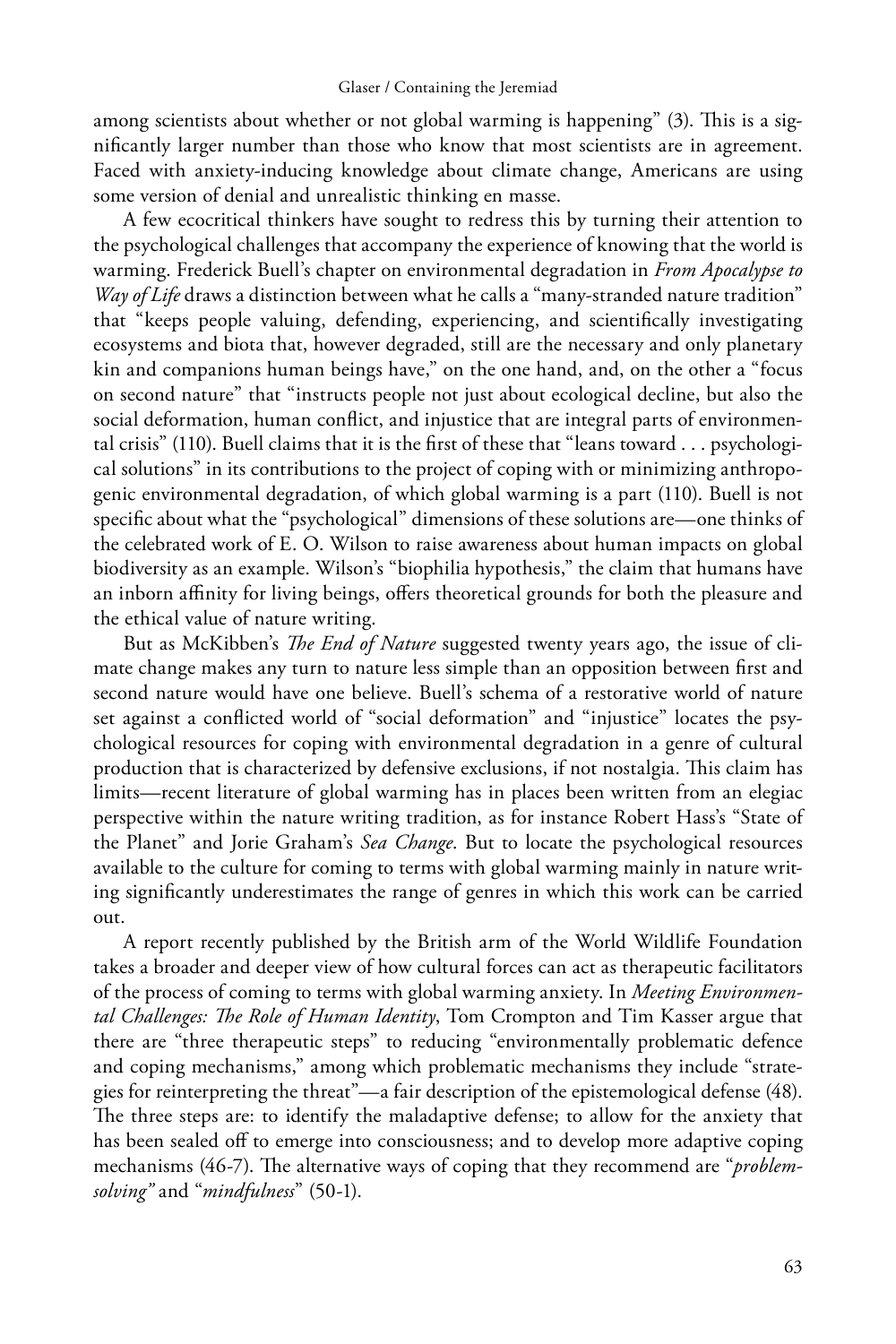The work of Crompton and Kasser is important, particularly if we view it in an ecocritical context where arguments like Buell's are more the norm. Their short book is pretty obviously marred by uncritical parallels between the threat of death and the threat of environmental crisis, but it treats a question that has been neglected for a long time, perhaps too long. Likewise, I think that the argument I have been making here complements their ideas about how cultural texts can be therapeutic in the process of assimilating threatening knowledge about the planet. For where Crompton and Kasser present problem-solving as a part of developing more adaptive coping mechanisms for environmental challenges, I have tried to show that understanding how the process of containing is at work in efforts to face these challenges helps us to see that problemsolving can play a crucial role in allowing anxiety to be felt and so, eventually, more ably managed. Problem-solving, or environmental reverie, is *preliminary* to the work of knowing the earth, and of adapting optimally to climate change. It might be the path of strategic action by which human civilization can, in Friedman's words, avoid the unmanageable and manage the unavoidable. But what it is still likely doing more often is helping a culture be equal to what it knows.

And so it is not to the discredit of these books that they propose plans for action that are unlikely to be realized without an improbable and sweeping change in the way millions, and perhaps hundreds of millions, of people think about the problem they address. And their indisputable anthropocentrism, their almost exclusive focus on the human consequences of climate change, should be understood in the context of their rhetorical and affective strategies. For the work of their proposals is not to point in a practical way towards immediate solutions, as necessary as these appear to be. It is to help people apprehend the reality of the problem. I think it is quite likely that the project of coming to terms with knowledge of global climate change is demanding enough to require this sort of enduring engagement. These books are doing important therapeutic work that is not being carried out elsewhere in the space of environmental literature.

## **Works Cited**

- Bailey, Ronald. "On being a 21<sup>st</sup>-century peasant." Rev. of *Eaarth*, by Bill McKibben. *Reason,* vol. 42, no.3, 2010, pp. 58-60. *General OneFile*.
- Bion, W. R. "Attacks on linking." *International Journal of Psychoanalysis*, vol*.* 40, 1959, pp. 308–15.
- —. "A theory of thinking." *International Journal of Psychoanalysis,* vol. 43, 1962, pp. 306– 10.
- Buell, Frederick. *From Apocalypse to Way of Life.* Routledge, 2003.
- Crichton, Michael. *State of Fear.* Harper, 2004.
- Cartwright, Duncan. *Containing States of Mind*. Routledge, 2010.
- "Climate Change in the American Mind." *Climate Change Communication.* Yale Project on Climate Change Communication and the Center for Climate Change Communication at George Mason University, June 2010. climatecommunication. yale.edu/wp-content/uploads/2016/02/2010\_02\_Americans-Global-Warming-Beliefs.pdf.